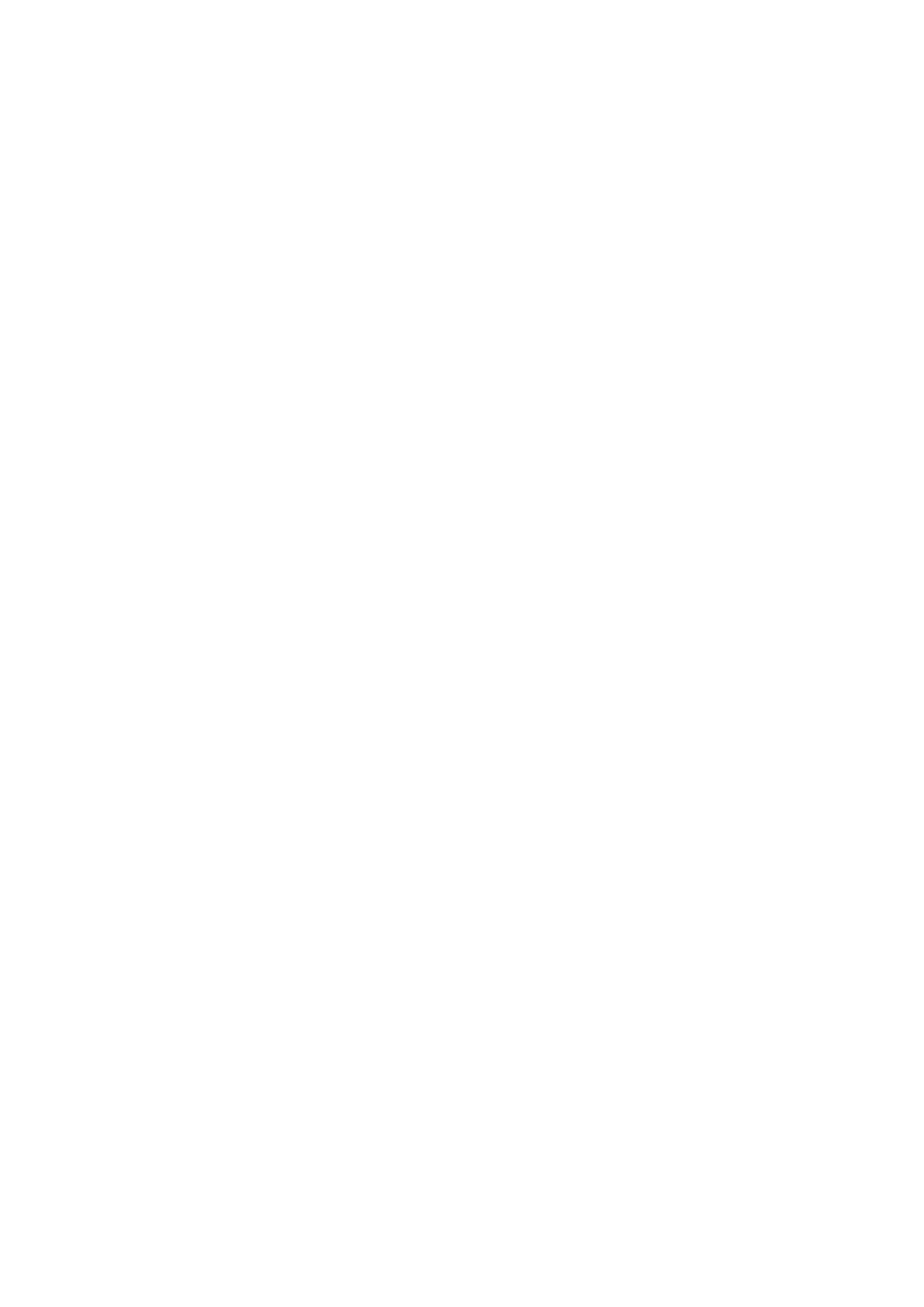- 1. True/False questions (1 point each)
	- a) \_\_\_\_\_\_\_\_\_\_\_\_\_ The probability that a standard normal random variable will be between 0 and 1.5 is 0.4332.
	- b) \_\_\_\_\_\_\_\_\_ The Central Limit Theorem states that the sampling distribution of the sample mean  $(\bar{x})$  is approximately normal if the sample size (that is used to calculate  $\bar{x}$ ) is large enough  $(n \geq 30)$ .
	- c) A very wide confidence interval gives the message that there is a great deal of uncertainty concerning the value of what we are estimating.
	- d) When conducting a hypothesis test about a sample mean,  $\bar{x}$ , other relevant factors held constant, increasing the level of significance  $\alpha$  from 0.01 to 0.05 will reduce the chance of making a Type I error.
- 2. (3 points) The resistance of an electrical component follows a probability density function given by

$$
f(x) = \begin{cases} \frac{x}{4}, & 1 < x < 3; \\ 0, & otherwise. \end{cases}
$$

a) Sketch the function and verify that the total area under the curve of  $f(x)$  is equal to 1.

b) Find the probability that the resistance is less than 2.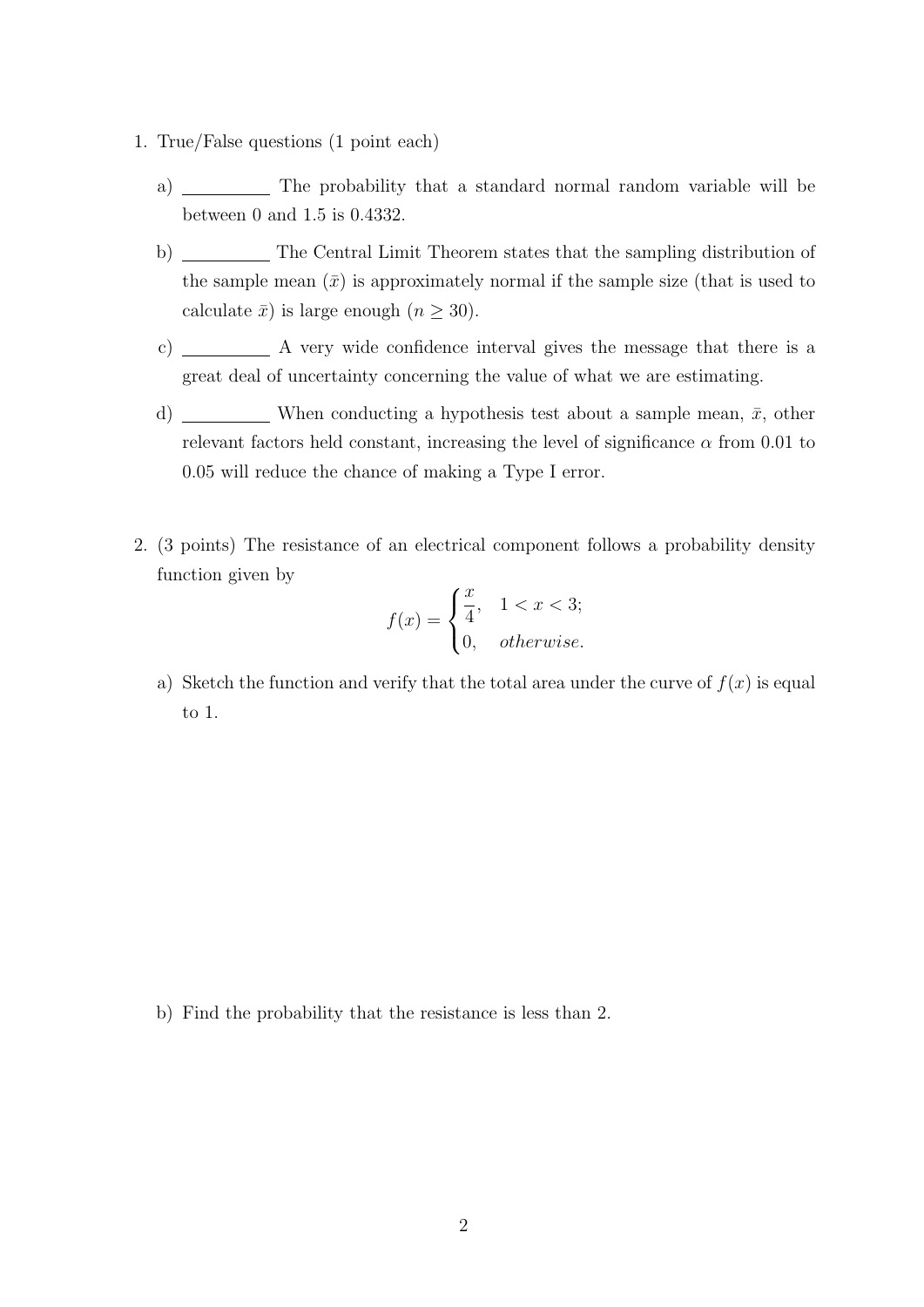- 3. (1 point) Which of the following statements is NOT a property of the normal probability distribution?
	- A) The shape of any individual normal curve depends on its specific mean and standard deviation.
	- B) The highest point is over the mean (as well as the median and mode).
	- C) The curve is symmetrical about its mean. The left and right halves of the curve are mirror images of each other.
	- D)  $P(X = \mu)$ , where  $\mu$  is the mean, is always equal to 0.5.
- 4. (2 points) The average grade for a final exam is 84, and the standard deviation is 7. Suppose that 12% of the class are given As, and the grades are curved to follow a normal distribution. What is the lowest possible score of a student who gets an A?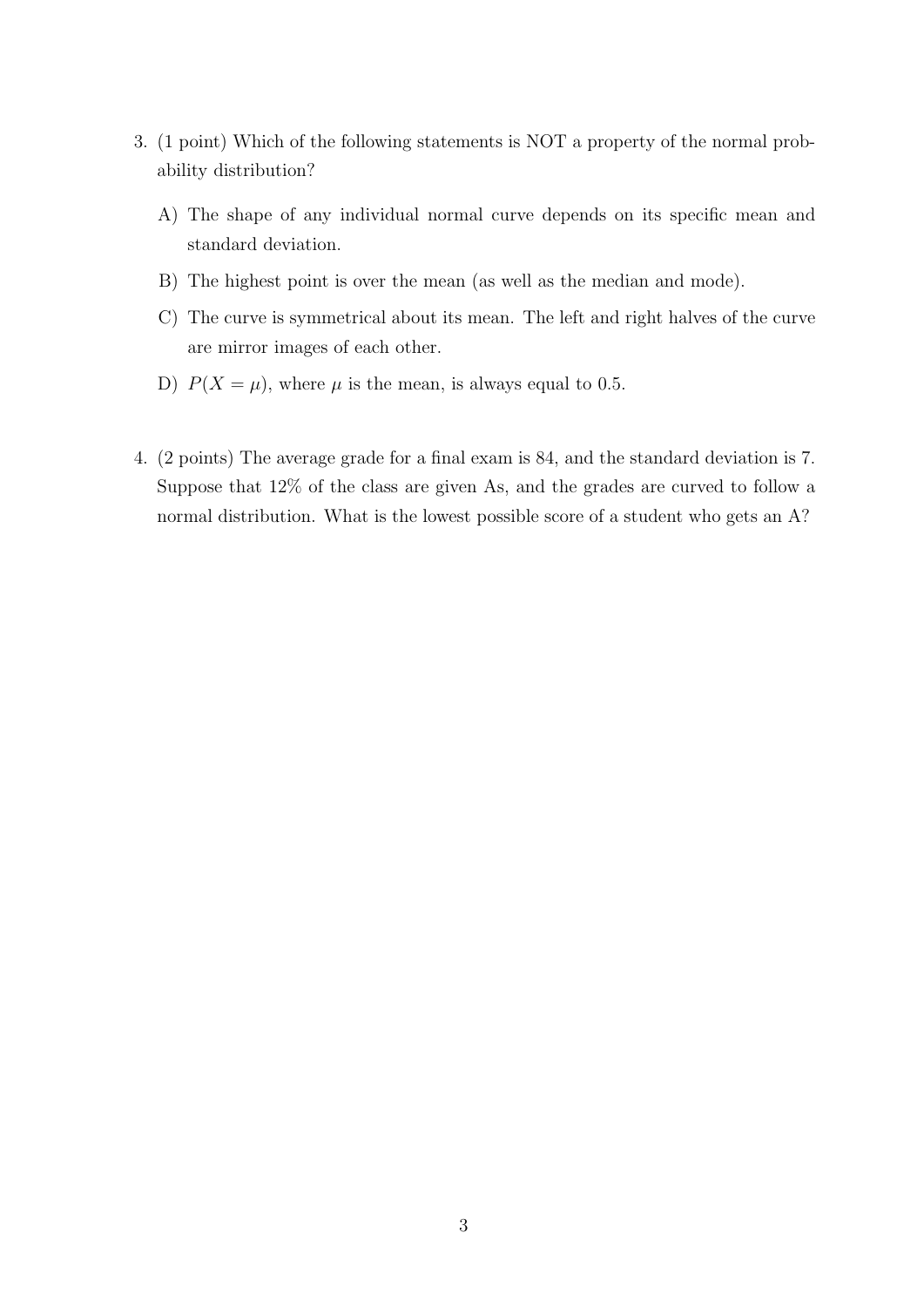5. (2 points) On test A, the mean score is 100 with a standard deviation of 15. On test B, the mean score is 400 with a standard deviation of 50. You scored 115 on test A and 425 on test B.

Assume the distributions of scores of test A and test B follow normal distribution. By comparing the percentiles, which test did you do better?

6. (3 points) Suppose it is known that the mean blood glucose  $(mg/mL)$ ,  $\mu$ , in a group of diabetic rats treated with a drug is 1.85 mg/mL with  $\sigma = 0.4$  mg/mL. Given a sample of 36 diabetic rats and are treated with drug. Approximate the probability that the sample mean will be less than 1.9 mg/mL.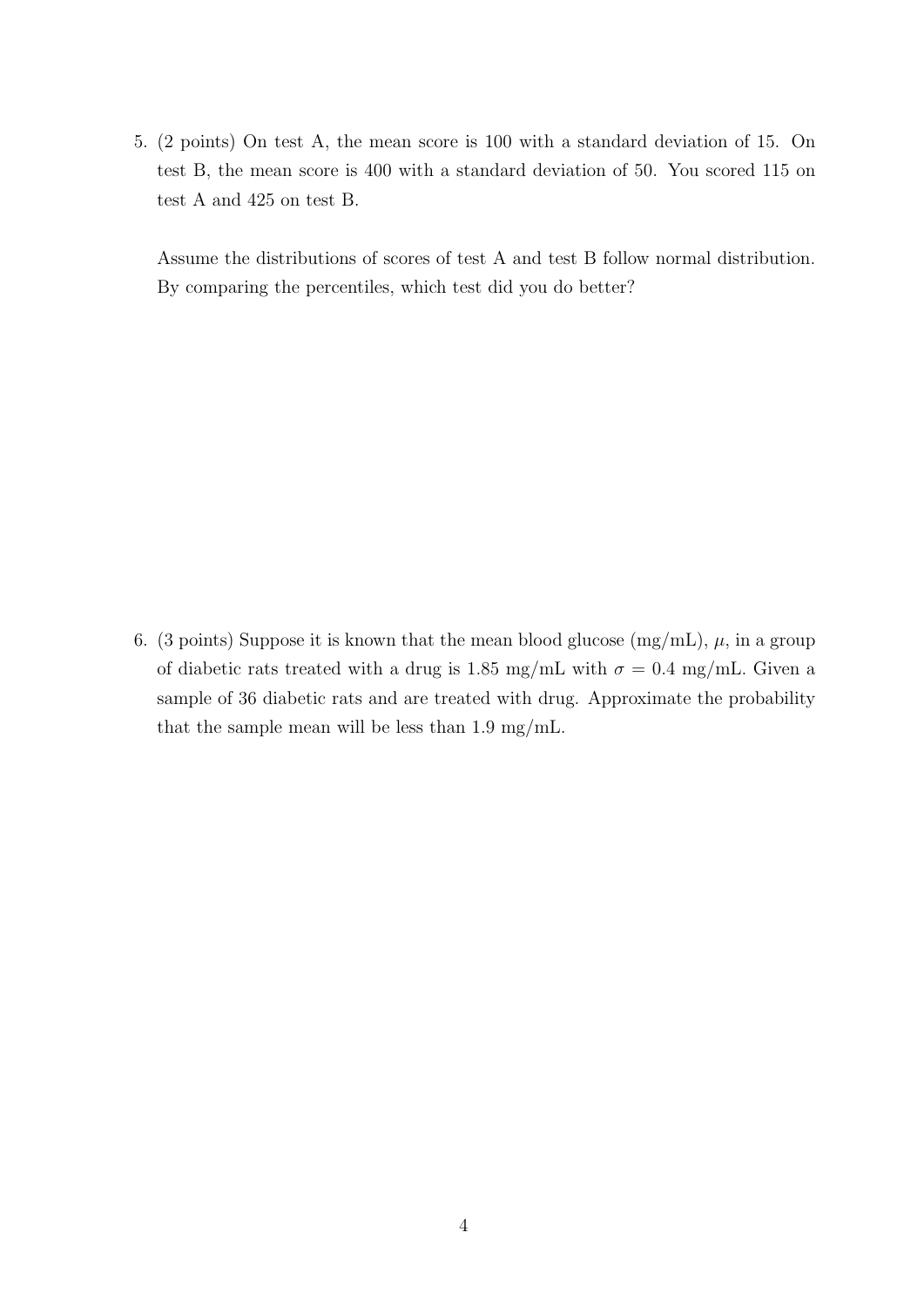## 7. (2 points) Give short answer.

If many samples are taken and a 90% confidence interval for, population proportion,  $p$  is constructed for each sample, then what percents of the intervals one can expect not to cover the unknown  $p$ ?

8. (3 points) In a randomly selected group of 650 automobile deaths, 180 were alcohol related. Construct a 95 percent confidence interval for the true proportion of all automobile accidents caused by alcohol.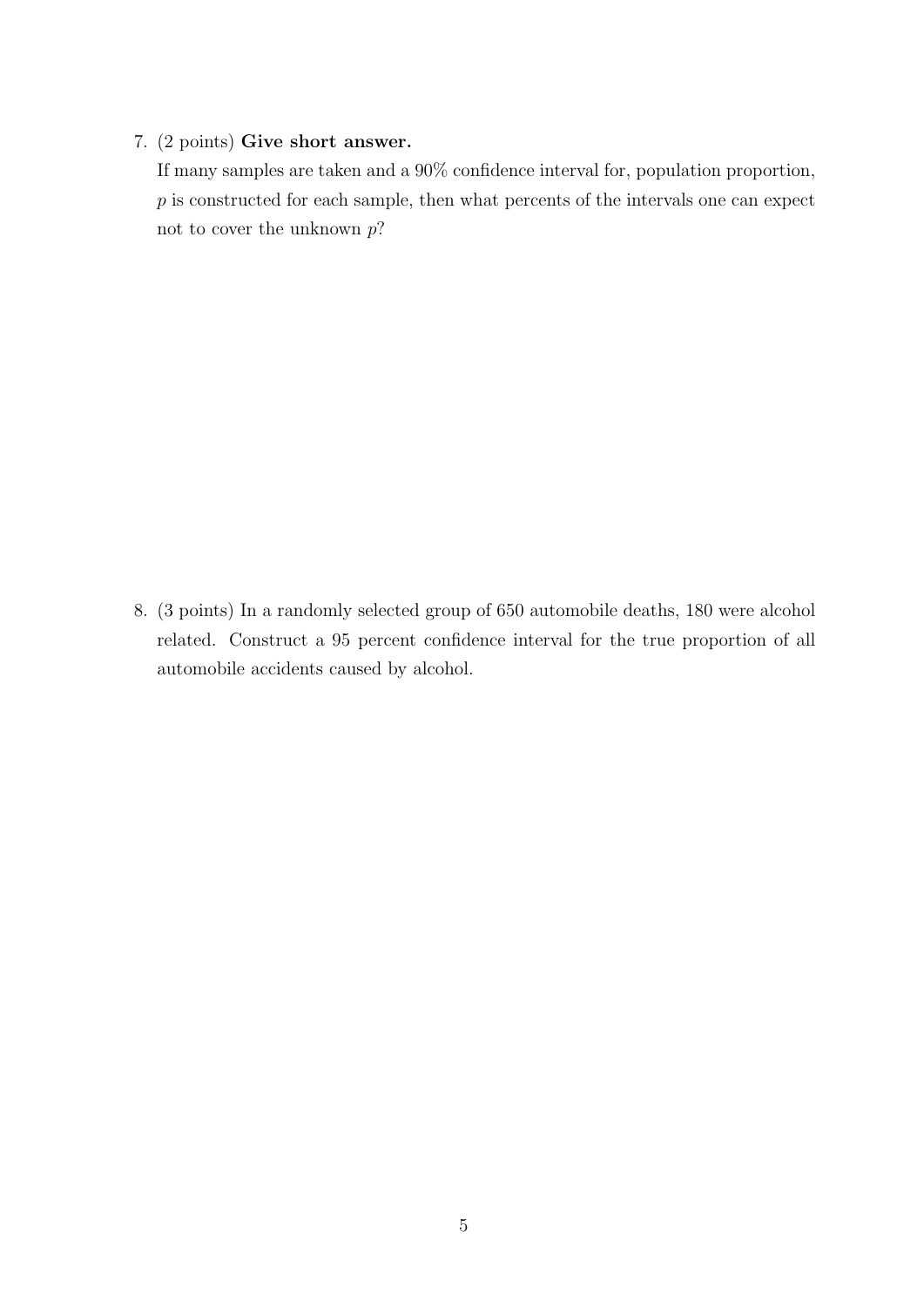9. (3 points) The college president asks the statistics teacher to estimate the average age of the students at their college. How large a sample is necessary? The statistics teacher would like to be 99% confident that the estimate should be accurate within 1 year. From a previous study, the (population) standard deviation of the ages is known to be 2 years.

10. (2 points) An inspector has to choose between certifying a building as safe or saying that the building is not safe. There are two hypotheses:  $H_0$ : Building is safe  $H_a$ : Building is not safe

State Type I and Type II error of this scenario. Which type of error has more serious consequence?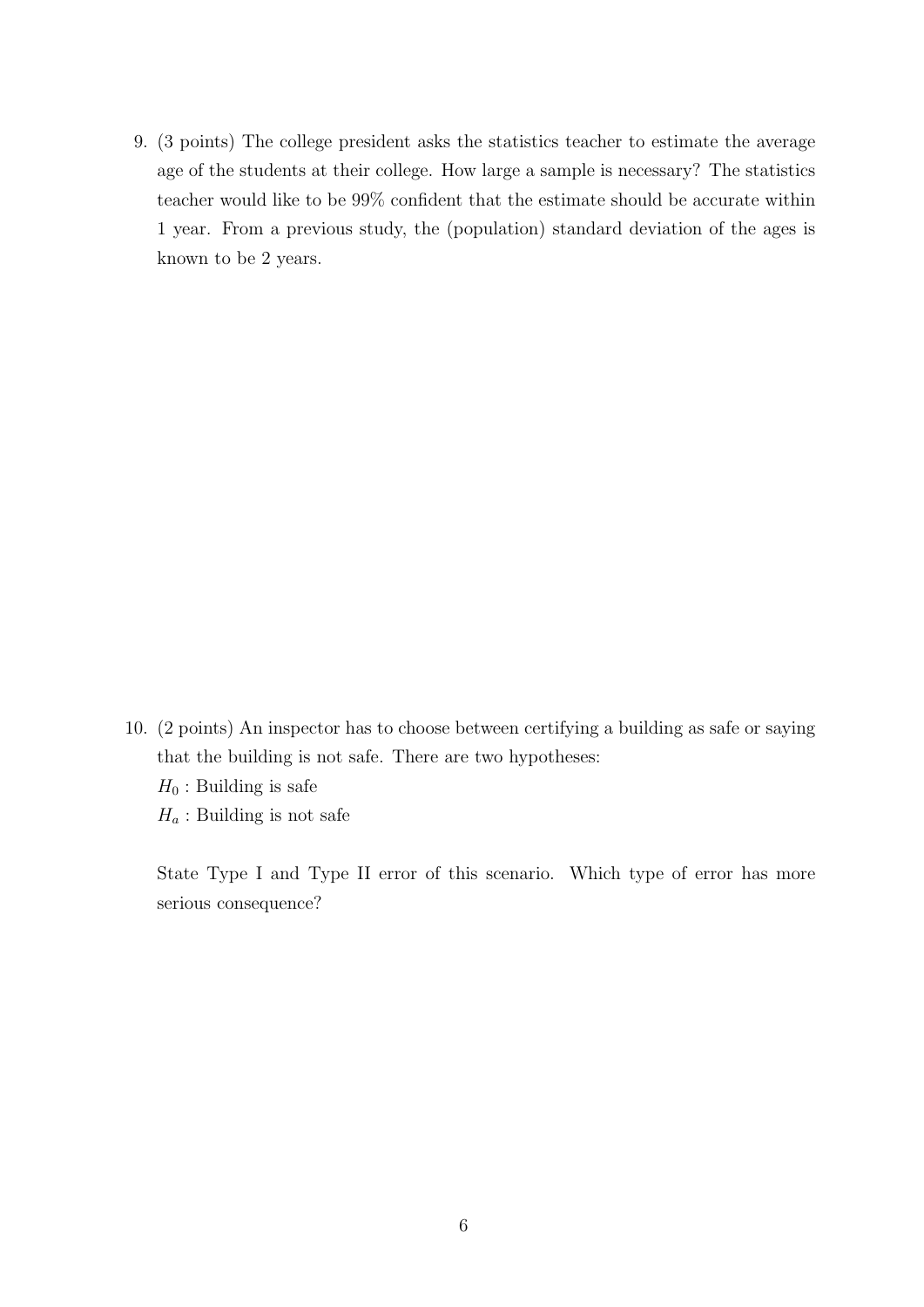11. (4 points) A manufacturer claims that the thickness of the spearmint gum it produces is 7.5 one-hundredths of an inch. A quality control specialist regularly checks this claim. On one production run, he took a random sample of  $n = 30$  pieces of gum and measured their thickness. He obtained:

7.65, 7.60, 7.65, 7.70, 7.55, 7.55, 7.40, 7.40, 7.50, 7.50, 7.70, 7.55, 7.55, 7.40, 7.40, 7.55, 7.40, 7.40, 7.50, 7.50, 7.70, 7.55, 7.55, 7.40, 7.40, 7.40, 7.40, 7.50, 7.50, 7.70.

The mean of this data is 7.52 with standard deviation of 0.1088. Conduct the hypothesis testing to test the thickness of the spearmint gum with significance level  $\alpha = 0.01$ .

a) Set up null and alternative hypotheses.

b) Determine the test statistic.

c) Test the hypothesis at  $\alpha = 0.01$ . What is your conclusion?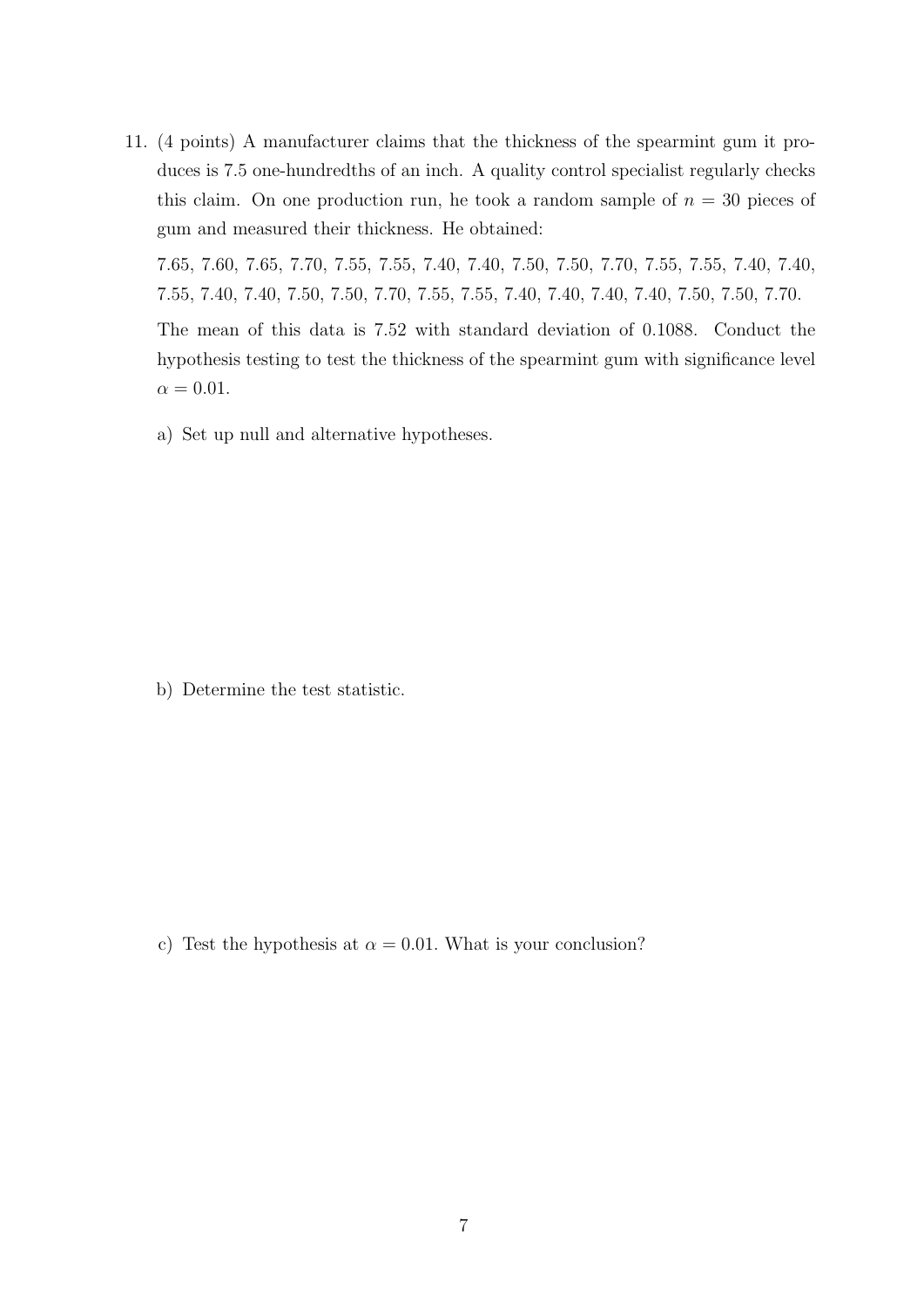12. (3 points) Among patients with lung cancer, usually 90% or more die within three years. As a result of new forms of treatment, it is felt that this rate has been reduced. In a recent study of  $n = 150$  lung cancer patients, 128 died within three years. The null and alternative hypotheses are:

$$
H_0: p = 0.9
$$
 and  $H_a: p < 0.9$ 

In this case, the test statistic  $z = -1.91$ 

a) Find the p-value.

b) Use p-value approach to test whether there is sufficient evidence at the  $\alpha = 0.05$ level, say, to conclude that the death rate due to lung cancer has been reduced?